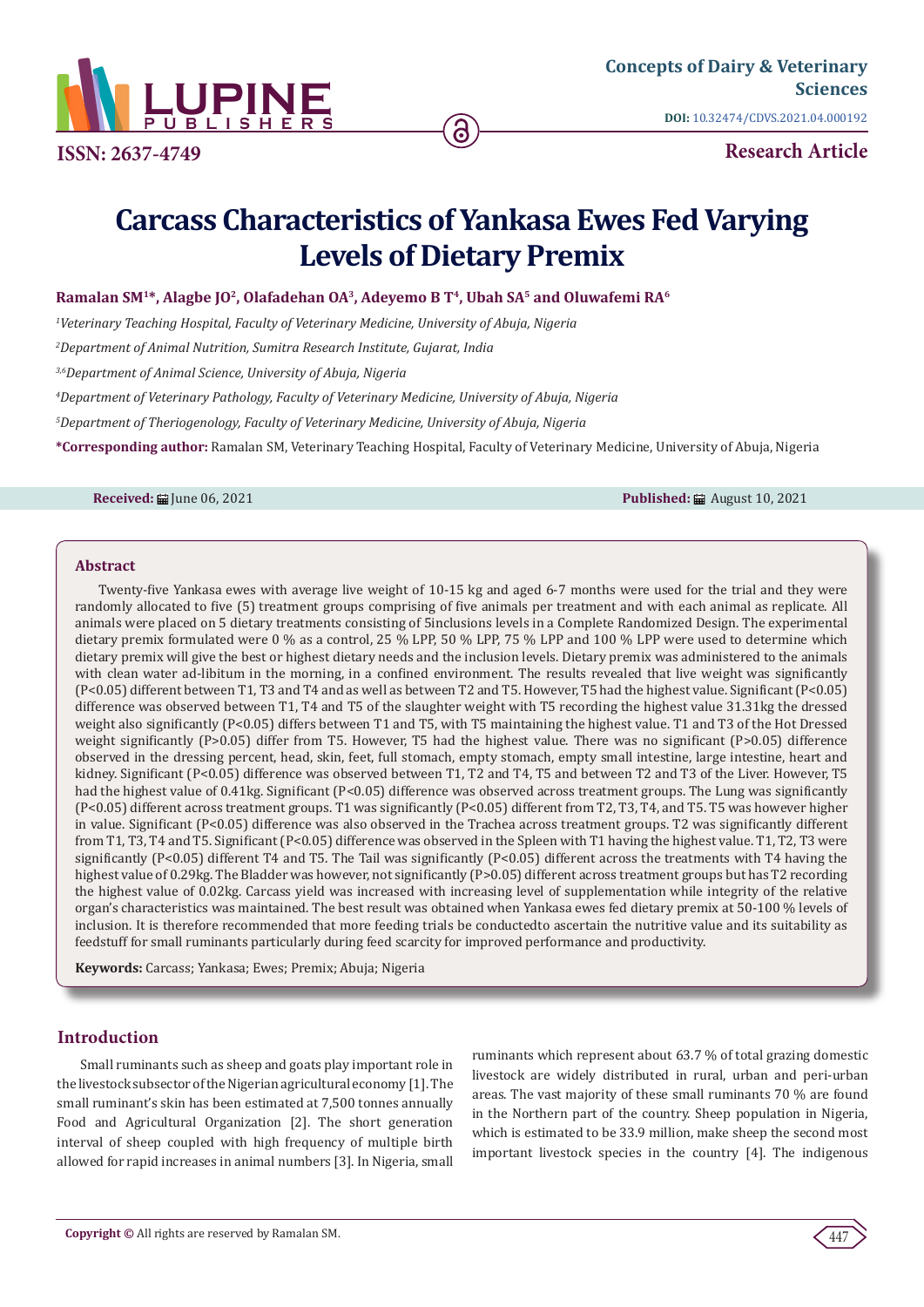breeds of sheep in order of importance are Yankasa 60 %, West African Dwarf 20 %, Uda 10 % and Balami 10 %. It is pertinent to use appropriate supplements and basal diets as a feeding strategy in order to balance the nutrient needs of the rumen microorganisms and the animals [5]. To achieve improved productivity in ruminants, several strategies have been advanced [3,6,7]. Another feeding strategy to achieve fattening objective is to develop a system of feeding with high energy and protein supplements [8]. It is the appreciation of this that gives rise to developing a locally prepared premix to substitute the industrial premix using concentrate and locally available ingredients. According to [9], increase body weight is highly correlated with feed consumption because dry matter intake is a key determinant of growth. An understanding of carcass analysis is imperative in accessing the quality of feed fed to animals among other things. Therefore, this experiment was conducted to improve the Carcass characteristics of Yankasa ewes fed dietary premix at varying levels of inclusion.

# **Materials and Methods**

# **Experimental Location**

The study was conducted at the Teaching and Research Farm of University of Abuja. Abuja is the capital city of Nigeria located in the centre of the country. At the 2006 census, the city of Abuja had a population of 776,298, making it one of the ten most populous cities in Nigeria. According to the United Nations, Abuja grew by 139.7 % between 2000 and 2010, making it the fastest growing city in the world. The latitude of Abuja, Federal Capital Territory (FCT) is 9.072264o, and the longitude is 7.491302o. Abuja is located at the cities place category with the Global Positioning System (GPS) coordinates of 9°4' 20.1504'' N and 7° 29' 28.6872'' E. and has elevation of 491 meters' height that are equal to 1,611 feet [10].

### **Experimental animals, diets and their management**

A total number of twenty-five Yankasa ewes with average live weight of 10-15 kg and aged (six to seven) 6-7 months were used for the study. The animals were purchased from the local markets across the six Area Councils of Federal Capital Territory. Their ages were confirmed through dental identification. On arrival, the animals were quarantine for four weeks, during which period they were treated against ecto- parasites using Ivomec as a dewormer, with broad spectrum antihelmintic (albendazole) and also injectable antibiotic such as oxytetracycline to prevent infections. The entire sheep were vaccinated with Peste de Petis Ruminantes (PPR) vaccine injected intramuscularly. This is relevant to provide immunity against Peste de Petis Ruminantes (PPR) of sheep and goats. It will also provide healthier and disease- free flock for the study. The ewes were housed individually after quarantined, in concrete floored pens measuring 1.2 m2. The ewes were all tagged and screened to ensure they are pregnancy free. Stool and blood were also screened to confirm worm resistance. Feeding and watering troughs were provided; wood shavings were spread on the floor as litter which were change every two weeks. The selection of dietary premix of 0 % as a control, 25 % LPP, 50 % LPP, 75 %

LPP and 100 % LPP were used to determine which dietary premix will give the best or highest dietary needs in terms of comparative between industrial and locally prepared premix. Dietary premix was administered to the animals with clean water adlibitum in the morning, in a confined environment.

#### **Diet formulation**

Basal and supplementary diet were used for the study. The basal diet consists of Dusa, BDG, Cassava peal, Cowpea husk and Salt. A total of (50 kg) 500g of the said ingredients were used to feed 25 ewes as basal diet per day. Supplementary diets we prepared into five types of feed, which include treatment one (T1) ewes fed no or 0 % dietary premix as control, T2 ewes fed with 75 % industrial premix (IP) and 25 % local prepared premix (LPP), T3 ewes fed with 50 % industrial premix (IP) and 50 % local prepared premix (LPP), T4 ewes fed with 25 % industrial premix (IP) and 75 % local prepared premix (LPP) and T5 ewes fed with 100 % local prepared premix (LPP).

#### **Experimental design**

Complete Randomized Design (CRD) was used for the study. Twenty-five Yankasa eweswere randomly allocated to five (5) treatment groups comprising of five animals per treatment and with each animal as replicate. All animals were placed on 5 dietary treatments consisting of 5 inclusion levels.

# **Data Collection**

Carcass evaluations were carried out according to the procedure of Adu and Brinckman (1981) and Fasae et al. (2011). At the end of the experiment 2 ewes from each treatment were randomly selected from each treatment and fasted for 24 hours to determine their fasted weights. Slaughtering operation was conducted using local method by cutting the jugular veins and the carotid arteries at the atlanto- occipital articulation. The carcasses were properly bled after which cut into retail parts (shoulder, loin, legs, breast, neck, and flank) and each part were weighed. The hot carcass weight was determined after removing the head, feet and gastric intestinal tract (GIT).

#### **Statistical analysis**

All data generated in this study were subjected to analysis of Variance (ANOVA) using the General Linear Model (GLM) procedure of [11]. Means will be separated using Least Significant Difference (LSD) test of the same package.

# **Results And Discussion**

The Carcass characteristics for Yankasa ewes fed varying levels of dietary premix mixture is presented Tables 1 & 2. The live weight was significantly (P<0.05) different between T1, T3 and T4 and as well as between T2 and T5. However, T5 had the highest value. Significant (P<0.05) difference was observed between T1, T4 and T5 of the slaughter weight with T5 recording the highest value 31.31kg the dressed weight also significantly (P<0.05) differs between T1 and T5 with T5 maintaining the highest value. T1 and T3 of the Hot

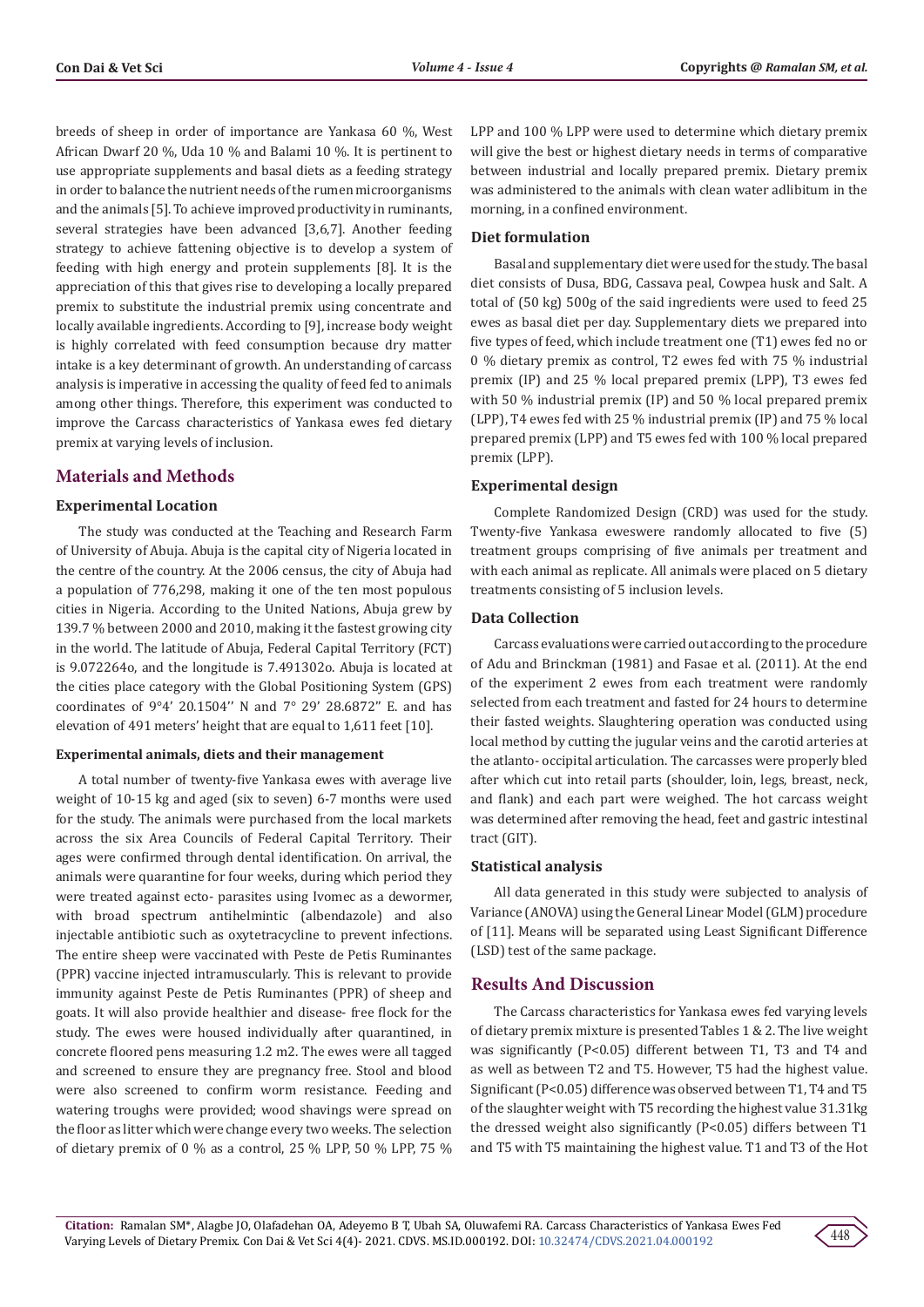Dressed weight significantly (P>0.05) differ from T5. However, T5 had the highest value. There was no significant (P>0.05) difference observed in the dressing percent, head, skin, feet, full stomach, empty stomach, empty small intestine, large intestine, heart and kidney. Significant (P<0.05) difference was observed between T1, T2 and T4, T5 and also between T2 and T3 of the Liver. However, T5 had the highest value of 0.41kg. Significant (P<0.05) difference was observed across treatment groups The Lung was significantly (P<0.05) different across treatment groups. T1 was significantly (P<0.05) different from T2, T3, T4, and T5. T5 was however higher in value. Significant (P<0.05) difference was also observed in the Trachea across treatment groups. T2 was significantly different from T1, T3, T4 and T5. Significant (P<0.05) difference was observed in the Spleen with T1 having the highest value. T1, T2, T3 were significantly (P<0.05) different T4 and T5. The Tail was significantly (P<0.05) different across the treatments with T4 having the highest value of 0.29kg. The Bladder was however, not

**Table 1:** Gross composition of experimental diet (%DM).

significantly (P>0.05) different across treatment groups but has T2 recording the highest value of 0.02kg.

The result of prime cuts for Yankasa ewes fed varying levels of dietary premix mixture on Table 3 shows that all parameters measured indicated significant (P<0.05) difference except for Arm. However, in the Leg, T1 significantly (P<0.05) differs from T3, T4and T5 while T2 differs from T4 and T5 with T4 having the highest value. The Chump does not significantly (P>0.05) differ between T1, T2 and T3 but significantly (P<0.05) differs between T4 and T5, with T5 having the highest value amongst treatment groups. The loin was observed to be significantly (P<0.05) different among treatment groups except for T1 and T3 that are not significantly (P>0.05) different. The Breast was significantly (P<0.05) different across treatment groups except for between T2 and T3 that were not significantly (P>0.05) different. There was no significant (P>0.05) difference between T1, T2, T3 and between T4 and T5 of the Neck.

| Ingredients             | <b>T1</b> | <b>T2</b> | T <sub>3</sub> | <b>T4</b> | T <sub>5</sub> |
|-------------------------|-----------|-----------|----------------|-----------|----------------|
| Premix                  | 0         | 0.25      | 0.5            | 0.75      | 0.1            |
| Molasses                | 25        | 25        | 25             | 25        | 25             |
| Urea                    |           |           |                |           |                |
| <b>Cotton Seed Cake</b> | 10        | 10        | 10             | 10        | 10             |
| Groundnut cake          | 29        | 29        | 29             | 29        | 29             |
| Wheat bran              | 15        | 15        | 15             | 15        | 15             |
| Corn bran               | 20        | 20        | 20             | 20        | 20             |
| Total                   | 100       | 100       | 100            | 100       | 100            |

T1 where ewes fed no or 0 % dietary premix as control.

T2 where ewes fed with 75 % industrial premix (IP) and 25 % local prepared premix (LPP).

T3 where ewes fed with 50 % industrial premix (IP) and 50 % local prepared premix (LPP)

T4 where ewes fed with 25 % industrial premix (IP) and 75 % local prepared premix (LPP).

T5 where ewes fed with 100 % local prepared premix (LPP).

**Table 2:** Carcass characteristics of yankasa ewes fed dietary premix.

| Parameter (kg)     | <b>T1</b>          | <b>T2</b>    | T <sub>3</sub>  | <b>T4</b>          | T <sub>5</sub>     | <b>SEM</b> | <b>LOS</b> |
|--------------------|--------------------|--------------|-----------------|--------------------|--------------------|------------|------------|
| Live weight        | 21.00 <sup>a</sup> | $26.65^{ab}$ | $28.65^{bc}$    | $32.70^{bc}$       | 33.85c             | 1.63       | $\ast$     |
| Slaughter weight   | 18.96 <sup>a</sup> | $25.21^{ab}$ | $25.35^{ab}$    | 30.71 <sup>b</sup> | 31.31 <sup>b</sup> | 1.69       | $\ast$     |
| Dressed weight     | $13.65^{\circ}$    | $20.63^{ab}$ | $17.48^{ab}$    | $20.43^{ab}$       | 24.73 <sup>b</sup> | 1.54       | $\ast$     |
| Hot dressed weight | 9.65 <sup>a</sup>  | $14.30^{ab}$ | $11.95^{\circ}$ | $14.15^{ab}$       | $17.55^{\rm b}$    | 0.99       | $\ast$     |
| Dressing percent   | 45.91              | 53.28        | 41.64           | 43.4               | 51.85              | 1.93       | <b>NS</b>  |
| Head               | 2.28               | 2.08         | 2.65            | 2.84               | 3.03               | 0.34       | <b>NS</b>  |
| Skin               | 2.02               | 1.71         | 2.23            | 3.54               | 3.87               | 0.44       | <b>NS</b>  |
| Feet               | 0.49               | 0.85         | 1.14            | 1.29               | 1.43               | 0.17       | <b>NS</b>  |
| Full Stomach       | 4.15               | 3.39         | 3.08            | 6.38               | 7.72               | 0.87       | <b>NS</b>  |

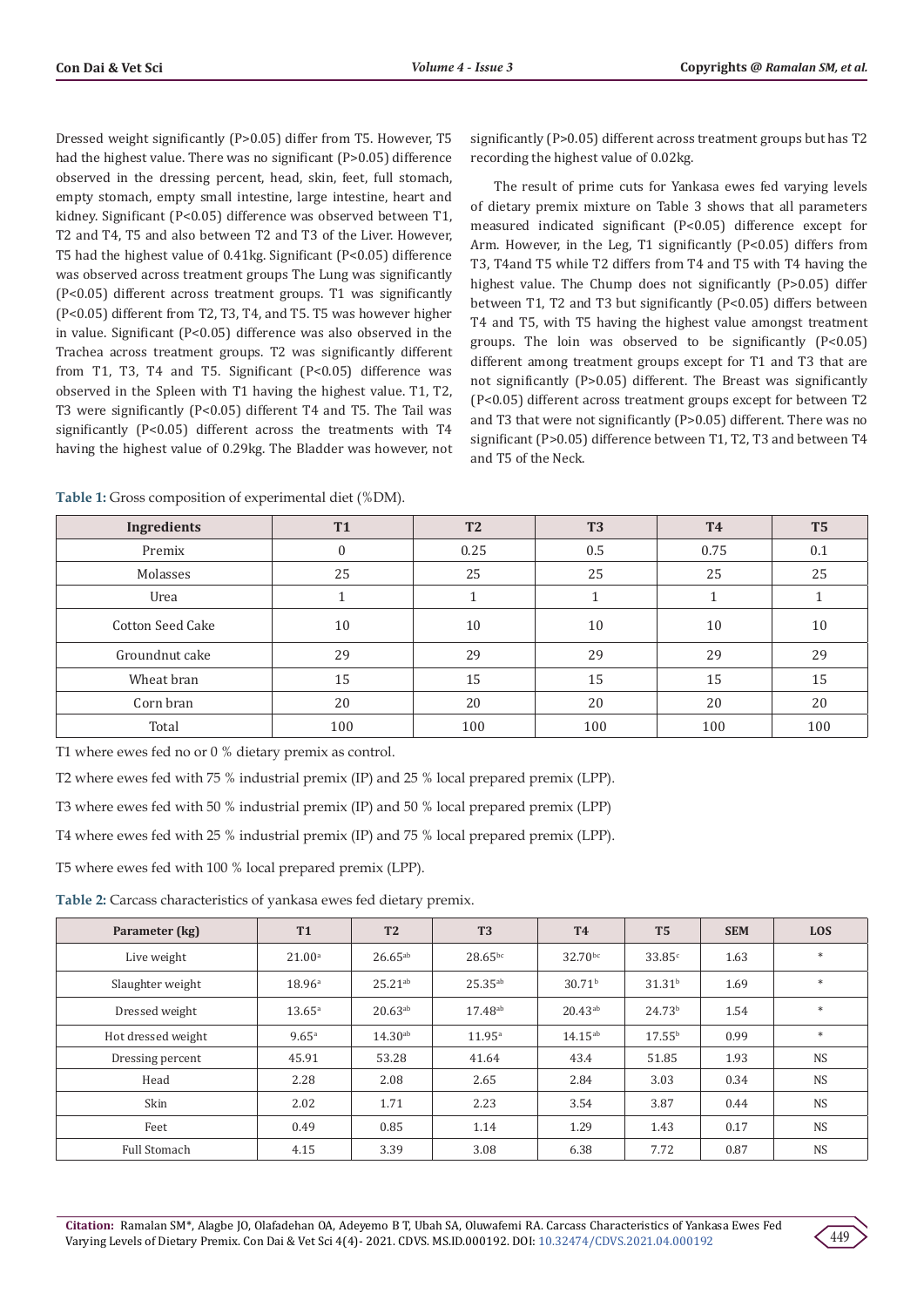| <b>Empty Stomach</b> | 0.58                 | 0.55              | 1.17               | 1.77               | 1.68              | 0.21         | <b>NS</b> |
|----------------------|----------------------|-------------------|--------------------|--------------------|-------------------|--------------|-----------|
| Empty S/Intestine    | 0.6                  | 1.55              | 1.29               | 1.91               | 2.03              | 0.29         | <b>NS</b> |
| Large Intestine      | 0.37                 | 0.39              | 0.45               | 0.34               | 0.52              | 0.03         | <b>NS</b> |
| Heart                | 0.17                 | 0.17              | 0.22               | 0.13               | 0.17              | 0.01         | <b>NS</b> |
| Kidney               | 0.12                 | 0.07              | 0.08               | 0.09               | 0.53              | 0.09         | <b>NS</b> |
| Liver                | $0.26$ <sup>ab</sup> | 0.22 <sup>a</sup> | 0.32 <sup>bc</sup> | 0.35 <sup>cd</sup> | 0.41 <sup>d</sup> | 0.02         | $\ast$    |
| Lungs                | 0.19 <sup>a</sup>    | 0.22 <sup>b</sup> | 0.23 <sup>b</sup>  | 0.27c              | 0.28c             | 0.01         | $\ast$    |
| Trachea              | 0.04 <sup>c</sup>    | 0.02 <sup>a</sup> | 0.03 <sup>b</sup>  | 0.04 <sup>c</sup>  | 0.04 <sup>b</sup> | $\mathbf{0}$ | $\ast$    |
| Spleen               | 0.07 <sup>b</sup>    | 0.06 <sup>b</sup> | 0.06 <sup>b</sup>  | $0.05^{a}$         | 0.05 <sup>a</sup> | $\mathbf{0}$ | $\ast$    |
| Tail                 | $0.12^{a}$           | 0.15 <sup>b</sup> | 0.18 <sup>c</sup>  | 0.29e              | 0.21 <sup>d</sup> | 0.02         | $\ast$    |
| Bladder              | 0.02                 | 0.03              | 0.02               | 0.02               | 0.01              | $\mathbf{0}$ | <b>NS</b> |

abcde \*\* Means in the same row with different superscripts differ significantly (P<0.05)

T1 where ewes fed no or 0 % dietary premix as control.

T2 where ewes fed with 75 % industrial premix (IP) and 25 % local prepared premix (LPP).

T3 where ewes fed with 50 % industrial premix (IP) and 50 % local prepared premix (LPP)

T4 where ewes fed with 25 % industrial premix (IP) and 75 % local prepared premix (LPP).

T5 where ewes fed with 100 % local prepared premix (LPP).

SEM: Standard Error of Mean.

LOS: Level of Significant.

**Table 3:** Prime Cuts of Yankasa Ewes Fed Premix Supplemented Diets.

| Parameter (kg) | <b>T1</b>         | T <sub>2</sub>       | T <sub>3</sub>    | <b>T4</b>         | T <sub>5</sub>     | <b>SEM</b> | <b>LOS</b> |
|----------------|-------------------|----------------------|-------------------|-------------------|--------------------|------------|------------|
| Leg            | 0.89a             | $0.98$ <sup>ab</sup> | 1.02 <sup>b</sup> | 1.61 <sup>c</sup> | 1.52 <sup>c</sup>  | 0.1        | $\ast$     |
| Chump          | 0.53 <sup>a</sup> | 0.47a                | 0.52 <sup>a</sup> | 0.75 <sup>b</sup> | 1.21 <sup>c</sup>  | 0.09       | $\ast$     |
| Loin           | 0.66 <sup>b</sup> | $0.45^{\rm a}$       | 0.73 <sup>b</sup> | 1.48 <sup>d</sup> | 0.98c              | 0.12       |            |
| <b>Breast</b>  | 0.36 <sup>a</sup> | 0.51 <sup>b</sup>    | 0.59 <sup>b</sup> | 0.78c             | 1.20 <sup>d</sup>  | 0.1        | $\ast$     |
| Neck           | $0.75^{ab}$       | 0.59a                | 0.82 <sup>b</sup> | 1.25c             | 1.16 <sup>c</sup>  | 0.08       | $*$        |
| Mid Rib        | 0.46 <sup>a</sup> | $0.55^{a}$           | $0.75^{\rm b}$    | 0.93 <sup>b</sup> | 0.80 <sup>b</sup>  | 0.06       | $*$        |
| Main Rib       | $0.40^{\rm a}$    | $0.59^{ab}$          | $0.73$ bc         | 1.00 <sup>d</sup> | 0.93 <sup>cd</sup> | 0.08       | $*$        |
| Arm            | 1.32              | 0.84                 | 0.93              | 1.43              | 1.43               | 0.11       | <b>NS</b>  |

abcde \*\* Means in the same row with different superscripts differ significantly (P<0.05)

T1: where ewes fed no or 0 % dietary premix as control.

T2: where ewes fed with 75 % industrial premix (IP) and 25 % local prepared premix (LPP).

T3: where ewes fed with 50 % industrial premix (IP) and 50 % local prepared premix (LPP)

T4: where ewes fed with 25 % industrial premix (IP) and 75 % local prepared premix (LPP).

T5: where ewes fed with 100 % local prepared premix (LPP).

SEM: Standard Error of Mean.

LOS: Level of Significant.

However, significant (P<0.05) difference was observed between T2 and T3 and as well as between T1, T4 and T5. Mid Rib T1 and T2 were significantly (P<0.05) different from T3, T4 and T5. However, T5 had the highest value. The Main Rib was significantly (P<0.05) different across the treatment groups with T4 having the highest value.

# **Conclusion and Recommendation**

From the results of this trial, it was concluded that Yankasa ewes fed locally prepared premix at 50-100 % inclusion diet level, can satisfactorily supplement industrial premix. An understanding of carcass analysis is imperative in accessing the quality of feed